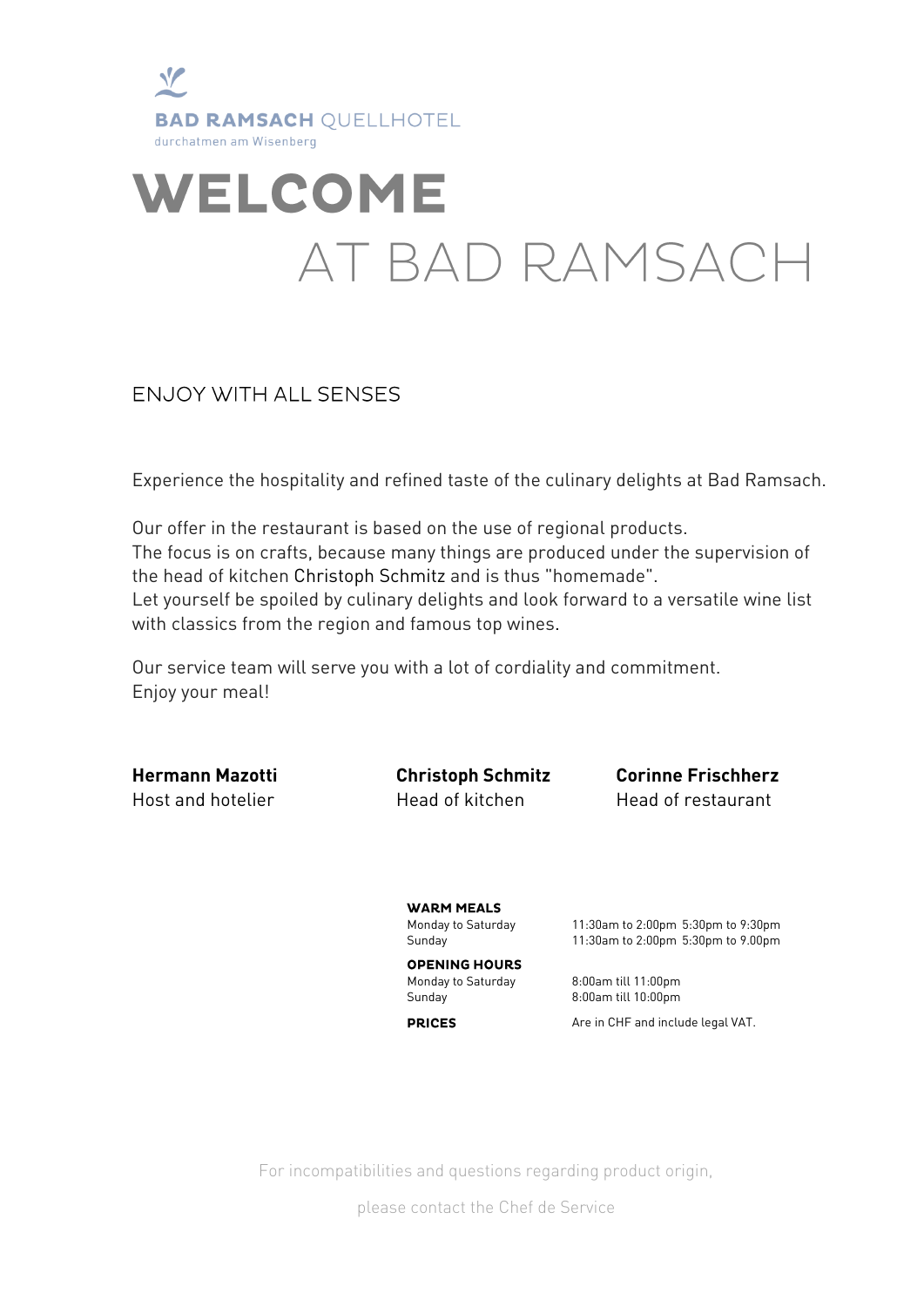## $\frac{1}{2}$ SPECIAL CARD **SPRING**

| <b>STARTERS</b>                                                                             | CHF   |
|---------------------------------------------------------------------------------------------|-------|
| Creation of Wisenberg cheese ♥ ※<br>on kohlrabi carpaccio with linseed vinaigrette          | 19.00 |
| Saisonsalad ※<br>with sautéed king prawns, radishes and wild garlic pesto                   | 21.00 |
| Wild garlic cream soup $\sqrt{\mathbb{X}}$<br>with whipped cream                            | 12.00 |
| <b>MAIN COURSES</b>                                                                         | CHF   |
| Glazed calf's head cheeks with Pinot Noir sauce<br>with potato gratin and spring vegetables | 46.00 |
| Duo of sea bream and Lostallo salmon<br>with pak choi, mushy peas and white wine sauce      | 41.00 |
| Wild garlic risotto ※√<br>with spring vegetables and Parmesan chip                          | 28.00 |
| <b>DESSERTS</b>                                                                             | CHF   |
| Parfait with dandelion syrup ※<br>with marinated strawberries and peppermint pesto,         | 14.00 |
| Mascarpone cream<br>with rhubarb compote and ladyfingers                                    | 12.00 |

#### WINE RECOMMENDATION

White: **Red:** Red: **Red:** Château Souaillon Viridis Chât. Charmail, Balance Familie Buess wine growing, Sissach Les Tours de Charmail, Haut-Medoc 75cl CHF 49.00 75cl CHF 52.00 10cl CHF 7.50 10cl CHF 8.00

Vuegetarian X glutenfree A lactosefree V vegan Our prices are in Swiss Francs (CHF) and include 7.7% VAT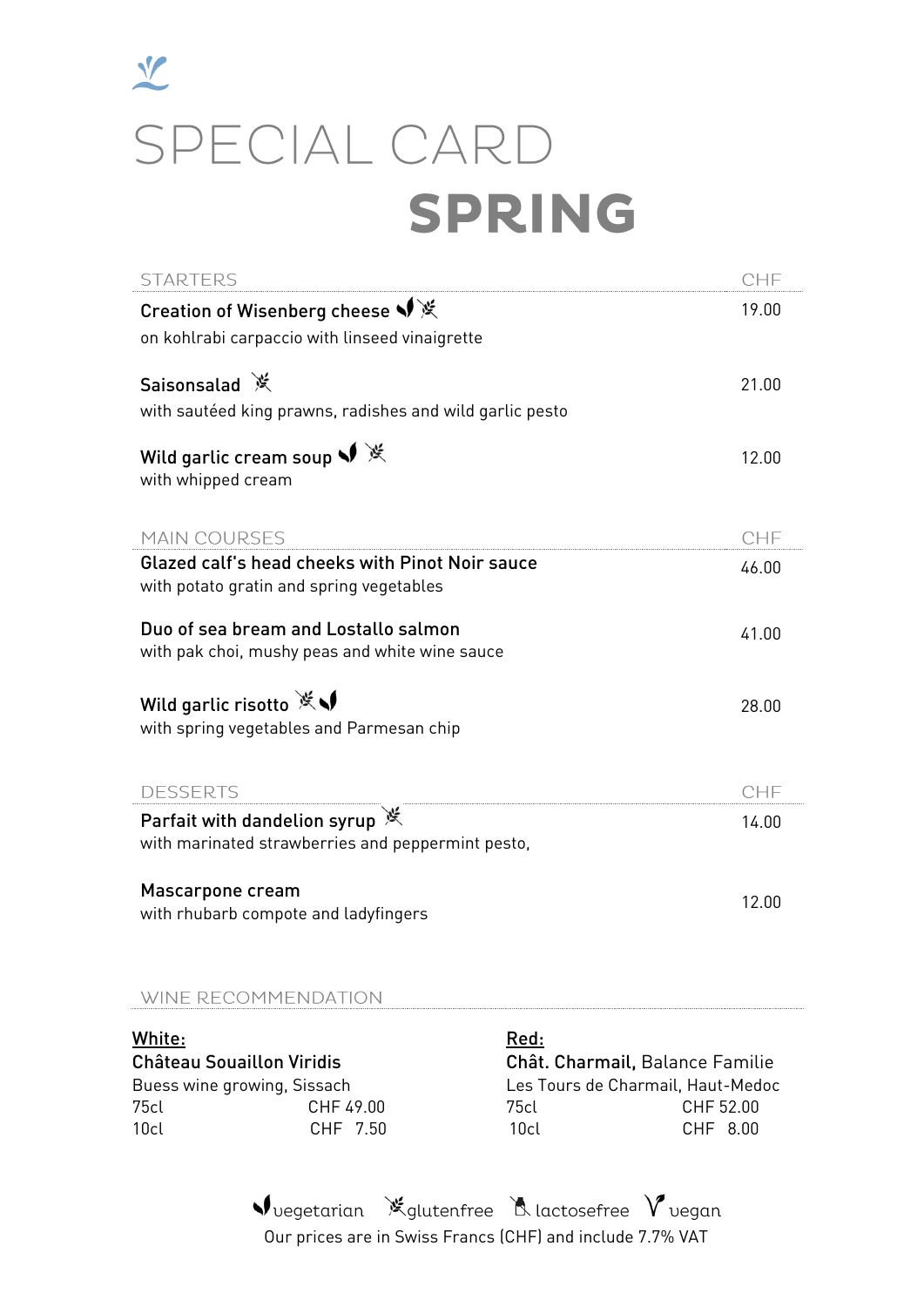

#### Spring salad

with smoked duck breast, marinated pears and balsamic vinegar \*\*\*

## Potato cream soup KV<sup>y</sup>

refined with watercress oil and popcorn

\*\*\*

#### Poached zander fillet with watercress oil ※

on Carmarque rice and spring vegetables \*\*\*

#### Cheese variation by Jumi

with homemade fruit bread and fig mustard

\*\*\*

#### Parfait with dandelion syrup  $*$

with marinated strawberries and peppermint pesto

| RAMSACHMENU | 5 Course                      | 85.00 |
|-------------|-------------------------------|-------|
|             | 4 Course without cheese 72.00 |       |

#### Creation of Wisenberg cheese • ※

on kohlrabi carpaccio with linseed vinaigrette

\*\*\*

### Wild garlic cream soup • ※

with whipped cream

\*\*\*

#### Glazed calf's head cheeks with Pinot Noir sauce

with potato gratin and spring vegetables

\*\*\*

#### Cheese variation by Jumi

with homemade fruit bread and fig mustard

\*\*\*

## Mascarpone cream

with rhubarb compote and ladyfingers

#### WINE RECOMMENDATION

#### Fein ùùrig

Vogt Weine, Rünenberg 75cl zu CHF 55.00 10cl zu CHF 8.50

> $\blacklozenge$  vegetarian  $\mathbb X$  glutenfree  $\mathbb X$  lactosefree  $\blacktriangledown$  vegan Our prices are in Swiss Francs (CHF) and include 7.7% VAT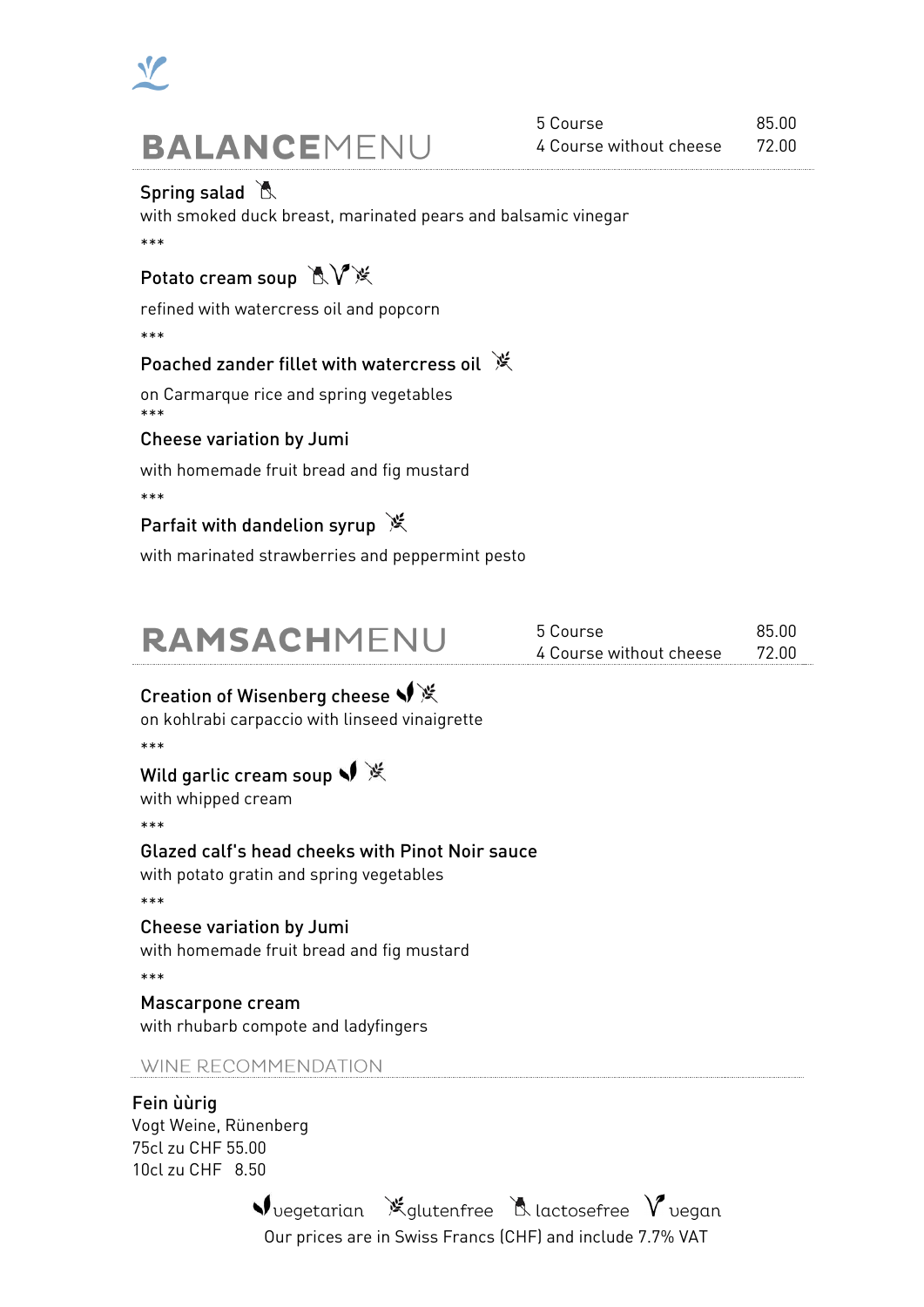

| COLD STARTERS AND SALADS                                                                                                                      | CHE                       |
|-----------------------------------------------------------------------------------------------------------------------------------------------|---------------------------|
| Beef Tatar "Alice" (70g) ※<br>Beef Tatar "Alice" (140g) ※<br>mild, medium or spicy, with toast and butter<br>with cognac, calvados or whiskey | 25.00<br>32.00<br>$+4.00$ |
| Spring salad &<br>with smoked duck breast, marinated pears and balsamic vinegar                                                               | 19.00                     |
| Mediterranean courgette and eggplant tartare $V \mathbb{R} \mathbb{X}$<br>with hummus, herb salad and pepperoni hutney                        | 16.00                     |
| Mixed salad $\sqrt{\frac{1}{X}}$<br>various mixed vegetable salads and seasonal green salad                                                   | 12.00                     |
| Leaf salad $\blacklozenge$ $\mathbb{X}$ $\mathbb{R}$<br>seasonal offer from the field                                                         | 9.50                      |

| Potato cream soup V <sup>*</sup> ※ &<br>refined with watercress oil and popcorn | 11.50 |
|---------------------------------------------------------------------------------|-------|
| Soup of the day<br>scooped out of the soup pot                                  |       |

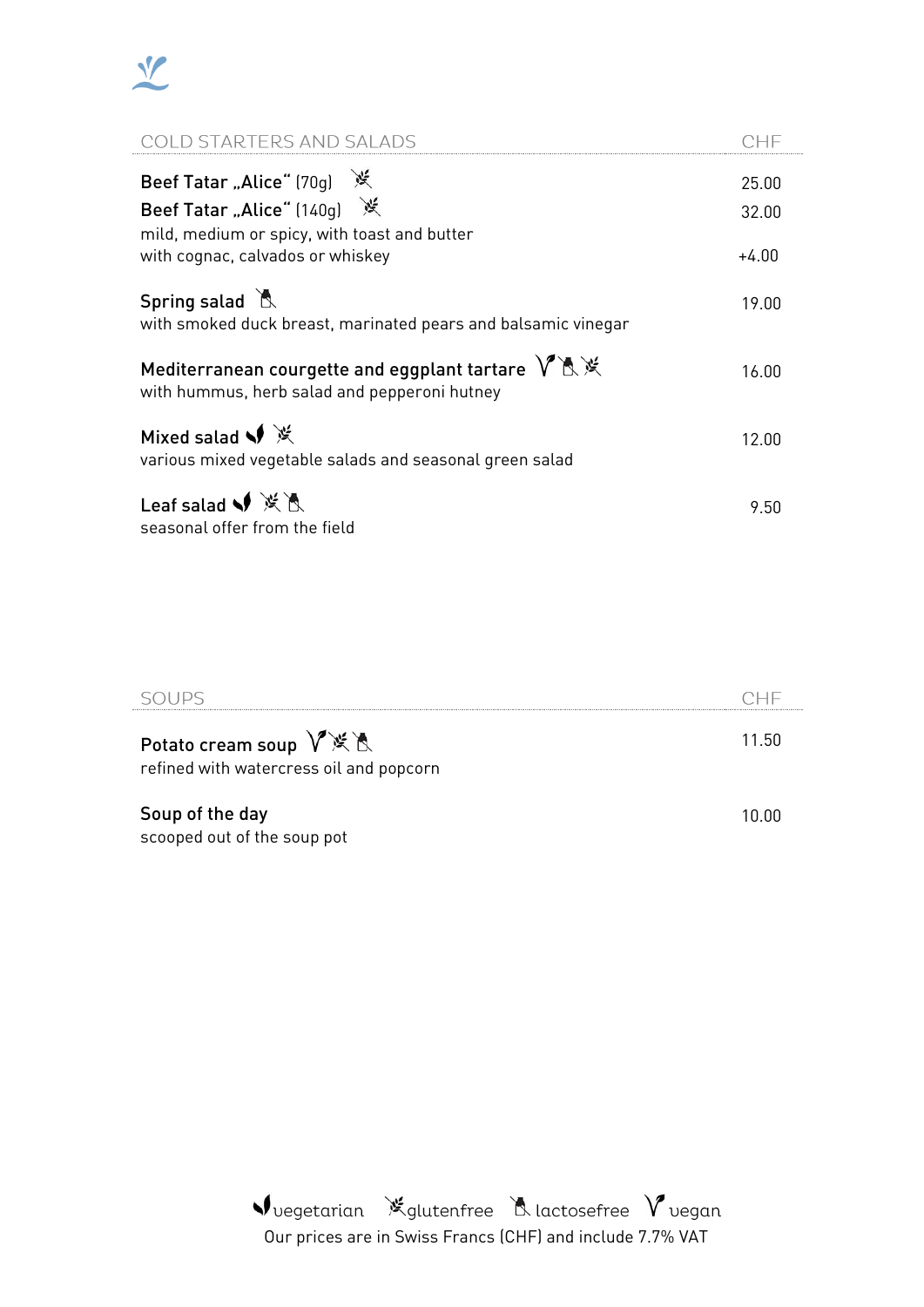

| <b>CLASSIC MEAT DISHES</b>                                                                                                                    | CHE   |
|-----------------------------------------------------------------------------------------------------------------------------------------------|-------|
| Beef entrecôte with port wine jus<br>with potato gratin and small vegetable garnish                                                           | 45.00 |
| <b>Sliced veal Zurich-Style</b><br>with mushroom sauce according to the Ramsach recipe,<br>served with homemade rösti and a vegetable garnish | 41.00 |
| Ramsacher season cordon bleu from pork<br>filled with wild wisenberg-cheese<br>served with crispy French fries and a vegetable garnish        | 36.00 |
| Chicken breast cooked in thyme stock $\mathbb{X} \mathbb{R}$<br>on oven vegetables and herb pesto                                             | 29.00 |
| <b>Breaded pork escalope</b><br>fried in butter until crispy, served with French fries and a vegetable garnish                                | 29.00 |

Additional spring vegetables the control of the control of the control of the control of the control of the control of the control of the control of the control of the control of the control of the control of the control o

Vuegetarian Kglutenfree Alactosefree Vuegan Our prices are in Swiss Francs (CHF) and include 7.7% VAT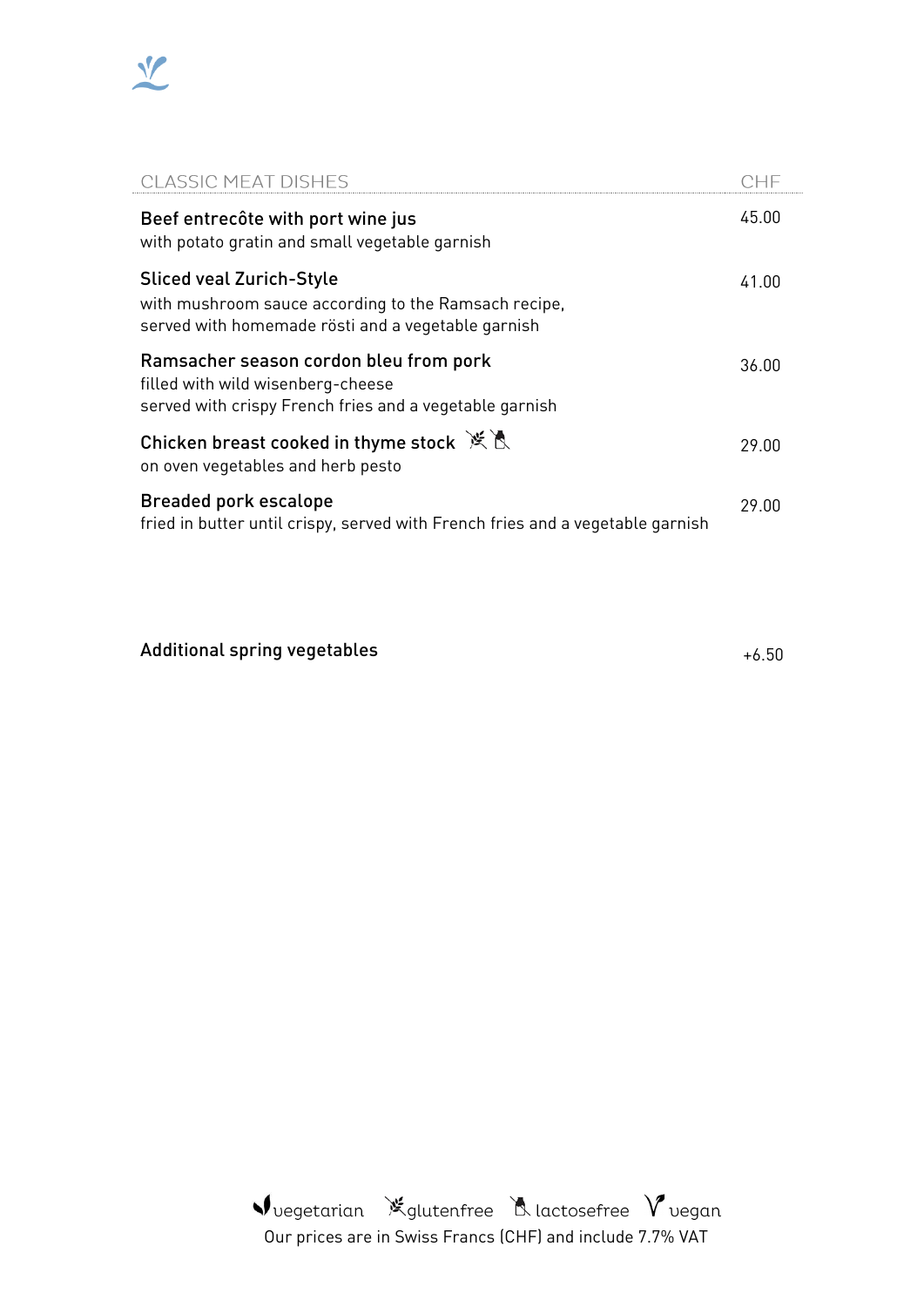| FISH, VEGETARIAN & VEGAN DISHES $\blacklozenge\blacklozenge$                                        |       |
|-----------------------------------------------------------------------------------------------------|-------|
| Poached zander fillet with watercress oil $*$<br>on Carmarque rice and spring vegetables            | 42.00 |
| Fried potato praline with Wisenberg cheese<br>on spring vegetables, with pea puree and herbal pesto | 29.00 |
| Yellow vegetable curry $V$ ※ 人<br>with coconut milk, ginger, lemongrass<br>with Carmarque rice      | 28.00 |

VEGANMENUY

4 Gang 57.00

### Spring salad V<sup>※</sup>&

V

marinated pears and balsamic vinegar \*\*\*

## Potato cream soup  $V$ ※ 人

refined with watercress oil and popcorn \*\*\*

### Yellow vegetable curry  $\sqrt{\mathbb{X}}$

with coconut milk, ginger, lemongrass with Carmarque rice \*\*\*

## Homemade elderflower syrup sorbet  $\sqrt{8}$

with marinated strawberries and almond crumble

Vuegetarian X glutenfree A lactosefree V vegan Our prices are in Swiss Francs (CHF) and include 7.7% VAT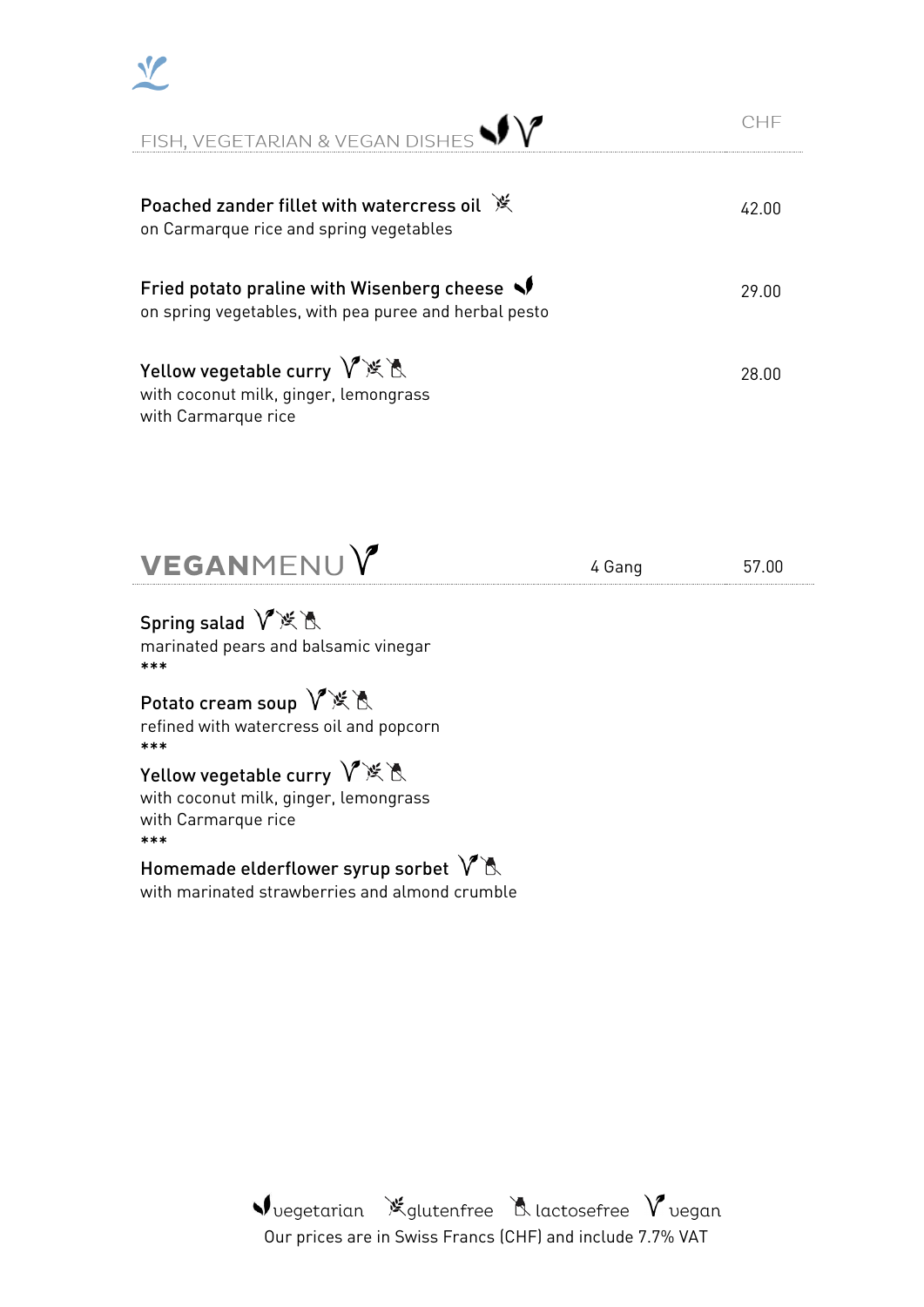

| <b>COUPES</b>                                                                                       | CHF                |
|-----------------------------------------------------------------------------------------------------|--------------------|
| Banana split<br>Vanilla and chocolate ice cream, bananas,<br>warm chocolate sauce and whipped cream | 14.50              |
| <b>Coupe Romanoff</b><br>Strawberries, vanilla ice cream and cream                                  | 13.50              |
| Ice coffee<br>Mocca ice cream and whipped cream                                                     | 12.50              |
| <b>Coupe Latte Macchiato</b><br>Vanilla and mocca ice cream, Baileys and whipped cream              | 13.50              |
| Ramsacher Meringue ice cream<br>Meringue with strawberry- and vanilla ice cream and whipped cream   | 13.50              |
| Coupe "Hot Love"<br>Vanilla ice cream, warm berries and whipped cream                               | 13.50              |
| <b>Coupe Danmark</b><br>Vanilla ice cream, warm chocolate sauce and whipped cream                   | 12.50              |
| <b>ICE CREAM</b>                                                                                    | CHF                |
| Ice cream<br>vanilla, chocolate, strawberry, mocca, stracciatella, pistachio<br>and yoghurt         | 4.20<br>per Bullet |
| Sorbet ※<br>apricot, lemons, plums and passion fruit                                                | per Bullet<br>4.20 |
| Warm chocolate sauce                                                                                | 2.50               |
| Whipped cream portion                                                                               | 1.80               |
| Frappe<br>"Alice" (white chocolate)<br>vanilla, chocolate; Strawberry, mocca or banana              | 9.50               |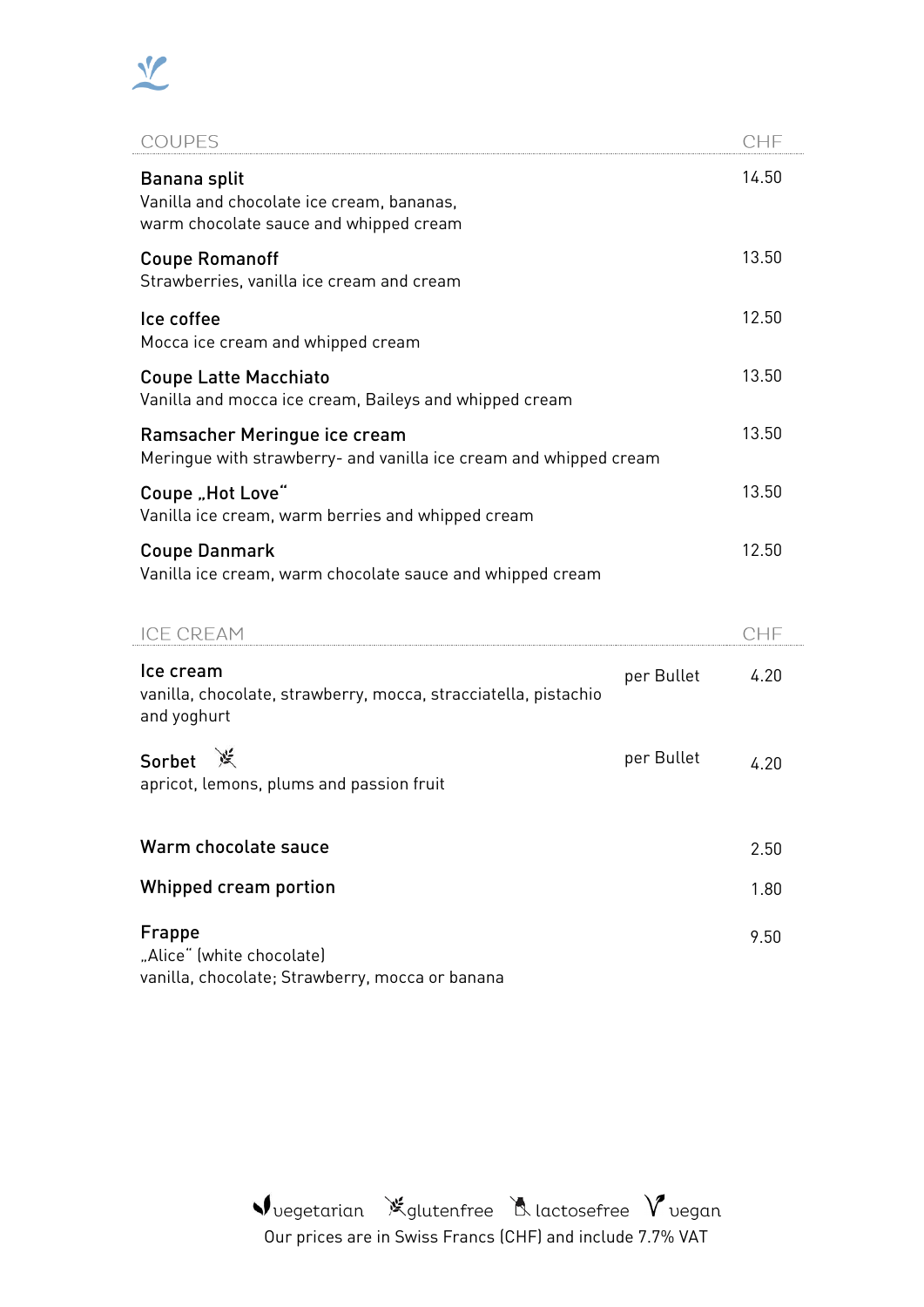

| <b>SWEET SPECIALTIES</b>                                                                                                   | CHF            |
|----------------------------------------------------------------------------------------------------------------------------|----------------|
| Parfait with dandelion syrup X<br>with marinated strawberries and peppermint pesto,                                        | 14.00          |
| Mascarpone cream<br>with rhubarb compote and ladyfingers                                                                   | 12.00          |
| Portion of strawberries ※ A<br>with whipped cream                                                                          | 10.50<br>12.00 |
| Ramsacher meringue with whipped cream $\mathbb X$                                                                          | 10.50          |
| Ramsacher cream slices, the original<br>smaller portion, for the glutton<br>homemade - fresh every day - as long as it has | 9.00<br>7.50   |
| Homemade elderflower syrup sorbet $V$ $\mathbb{R}$<br>with marinated strawberries and almond crumble                       | 8.00           |
| Homemade caramel pudding with whipped cream X                                                                              | 8.00           |
| Zug cherry cake "Treichler's Original"                                                                                     | 8.00           |
| <b>Strawberry tart</b><br>with cream                                                                                       | 6.80           |
| Homemade, oven-fresh fruit tart every day                                                                                  | 6.00           |
| Whipped cream portion                                                                                                      | 1.80           |
|                                                                                                                            |                |
| CHILDREN'S DESSERT                                                                                                         | CHF            |
| <b>Bee Maja</b><br>Strawberry and vanilla ice cream, smarties                                                              | 7.50           |

"The crazy ice cream maker " Choose your favorite ice cream and refine it with delicious toppings

> Vuegetarian X glutenfree A lactosefree V uegan Our prices are in Swiss Francs (CHF) and include 7.7% VAT

9.50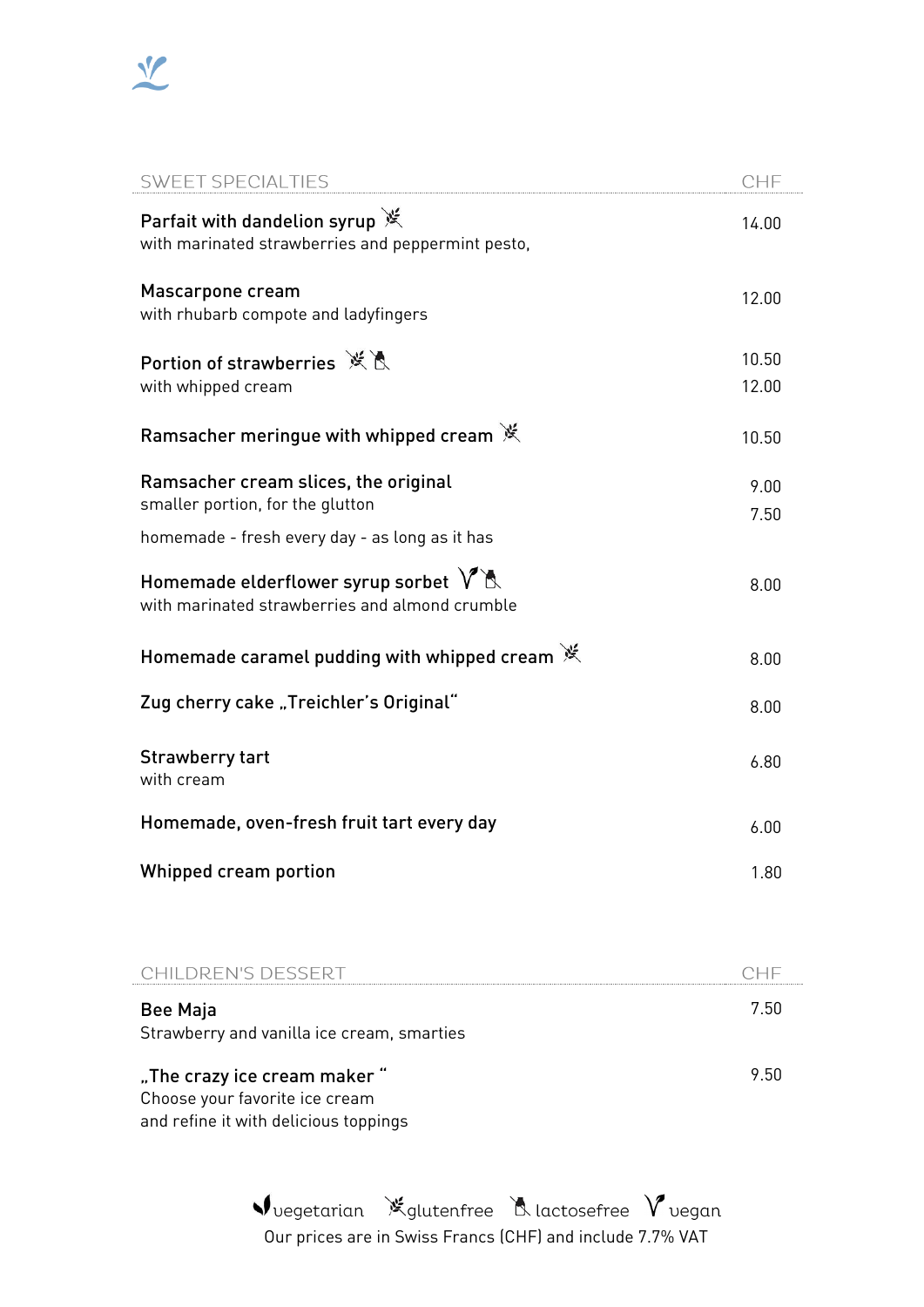# **RAMSACH** EVENING

To share and be together - just like in grandmother's time.

Exclusively for you in our Ramshof for groups of 8 people or more and on advance booking. Upon request, we will fillet or carve the dishes for you at the table.

Choose your menu for a successful evening.

Salads Seasonal selection of different leaf salads served in large bowls

Meat / Fish Veal shoulder roast or Double entrecote or Truffled poulard or Sea bass in the salt crust

Side dishes Grilled vegetables, baked rosemary potatoes, polenta, risotto, french fries

**Dessert** Ramsacher cream cuts by the meter

from CHF 78 per guest including two side dishes of your choice

> Vuegetarian X glutenfree A lactosefree V vegan Our prices are in Swiss Francs (CHF) and include 7.7% VAT